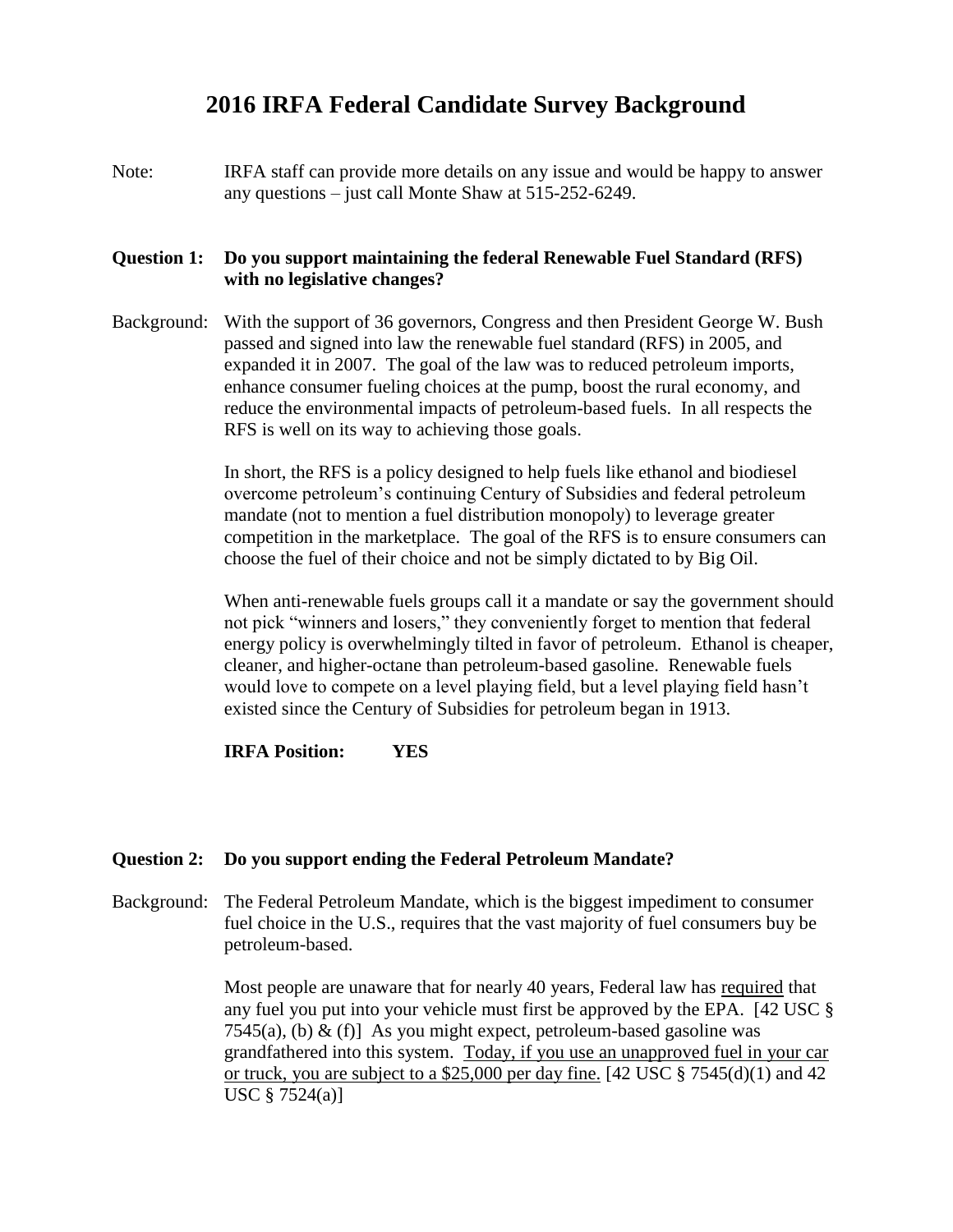Currently, the EPA-approved fuels are E0, E10 and E15 (flexible fuel vehicles are exempt from this federal restriction). From a petroleum perspective that means the approved fuels range from 100% petroleum down to 85% petroleum. American motorists, therefore, are under an 85% Federal Petroleum Mandate.

Federal law requiring that virtually every gallon of fuel sold to passenger vehicles in the U.S. contain a minimum of 85% petroleum is not a free market. It is Big Oil's best kept secret: the Federal Petroleum Mandate.

Consumers should be allowed to take personal responsibility for their fueling choices and not be restricted from choosing petroleum alternatives by federal law.

**IRFA Position: YES**

# **Question 3: Do you support reforming and extending the biodiesel tax incentive?**

Background: By making biodiesel more cost-competitive with petroleum diesel, the \$1-pergallon tax credit creates jobs, strengthens U.S. energy security, reduces harmful and costly emissions, diversifies the fuels market, and ultimately lowers costs to the consumer. There is a clear correlation between the tax incentive and increased biodiesel production, which has grown from about 100 million gallons in 2005, when the tax incentive was first implemented, to nearly 1.3 billion gallons in 2015.

> However, the tax incentive has expired four times in its short history, creating significant disruptions in the industry. Additionally, the annual threat of losing the tax incentive has stunted growth, limiting biodiesel producers' access to capital and investment, and restricting their ability to expand. With less than a decade of commercial-scale production, biodiesel remains a young and maturing industry that needs stable tax policy to continue meaningful growth and momentum toward the industry goal of constituting 10 percent of the on-road U.S. diesel market by 2022.

> The incentive also must be reformed from a blender's credit to a production credit to protect U.S. taxpayers. Other countries, like Argentina, are heavily incentivizing the export of their biodiesel to the U.S. – where any biodiesel blended here receives the blender's credit. Reforming the credit will ensure that only U.S. produced biodiesel is eligible.

The benefits of doing so are clear:

- Biodiesel is diversifying our fuel supplies so that we are not at the mercy of global oil markets that are heavily influenced by unstable regions of the world and global events beyond our control.
- Biodiesel is made from an increasingly diverse mix of resources such as recycled cooking oil, agricultural oils and animal fats. The EPA has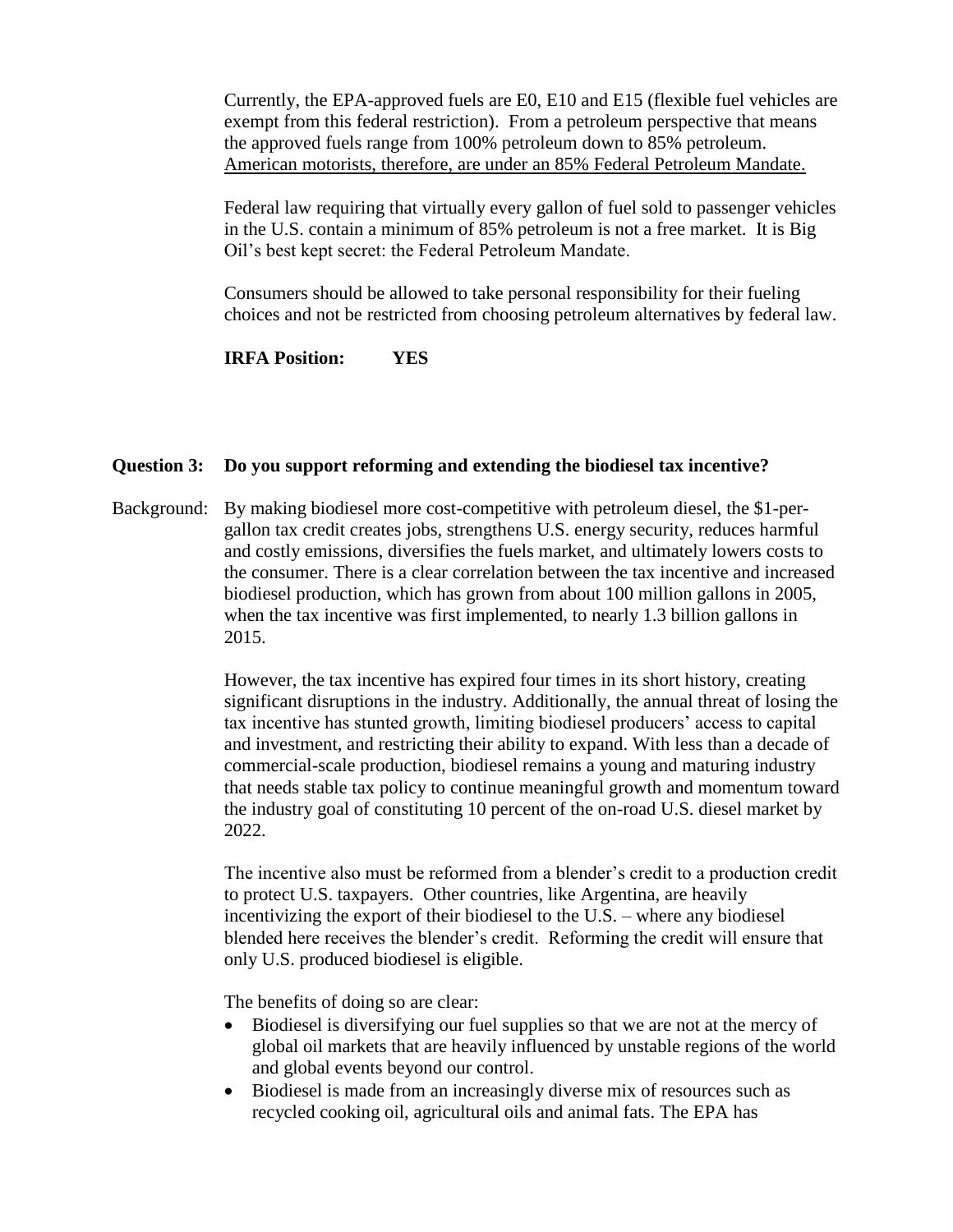recognized its environmental benefits by classifying it as an Advanced Biofuel.

• Biodiesel production in Iowa supports over 3,000 jobs and adds nearly \$200 million to Iowa household income.

**IRFA Position: YES**

# **Question 4: Do you oppose Congressional efforts to prevent USDA from incentivizing blender pump installations?**

The USDA used to utilize the Energy Title Rural Energy for America Program (REAP) to provide grants for the installation of blender pumps at fuel stations around the country. During the last Farm Bill, an all-out onslaught by Big Oil resulted in legislation that prohibits REAP funds from going to blender pumps.

The USDA responded by creating a new initiative, the Biofuels Infrastructure Partnership (BIP), which offered \$100 million in cost-share, competitive grants this year. Not surprisingly, Big Oil is already attempting to shut down this USDA program as it threatens their near monopoly on fuel choice in America.

Allowing consumers the chance to choose higher blends is more important than ever. Big Oil continues to use its petroleum distribution monopoly to thwart retailers and consumers who wish to offer/buy higher ethanol blends. Blender pumps put the power back in the hands of consumers.

**IRFA Position: YES**

# **Question 5: Do you support EPA and/or Congressional action to establish volatility regulations which ensure a uniform base gasoline is suitable for blending both E10 and E15 year-round?**

By abusing a quirk in the federal fuel regulations, Big Oil leverages its fuel distribution monopoly to prevent free market competition and thwart the will of those retailers and consumers who want to use E15.

Federal regulations dictate that conventional fuels during the summer (June 1 through September 15) adhere to a 9 psi limit on the Reid vapor pressure (RVP) scale (a measure of volatility of the fuel). The fuel volatility cap helps to reduce evaporative emissions.

When ethanol accounts for a minority of a fuel blend, the blended product will have a higher vapor pressure than the gasoline blendstock alone. However, in recognition of ethanol's ability to reduce tailpipe emissions, the EPA long ago granted E10 a 1 psi waiver from the 9 psi RVP summer limit. Therefore, E10 blends can have an RVP of up to 10 psi.

Even though the positive emissions impact of E15 is even greater than E10, the EPA has not granted E15 a similar one pound waiver. As a result, refiners can send a traditional 9 psi gasoline to Iowa in the summer for blending to E10 (it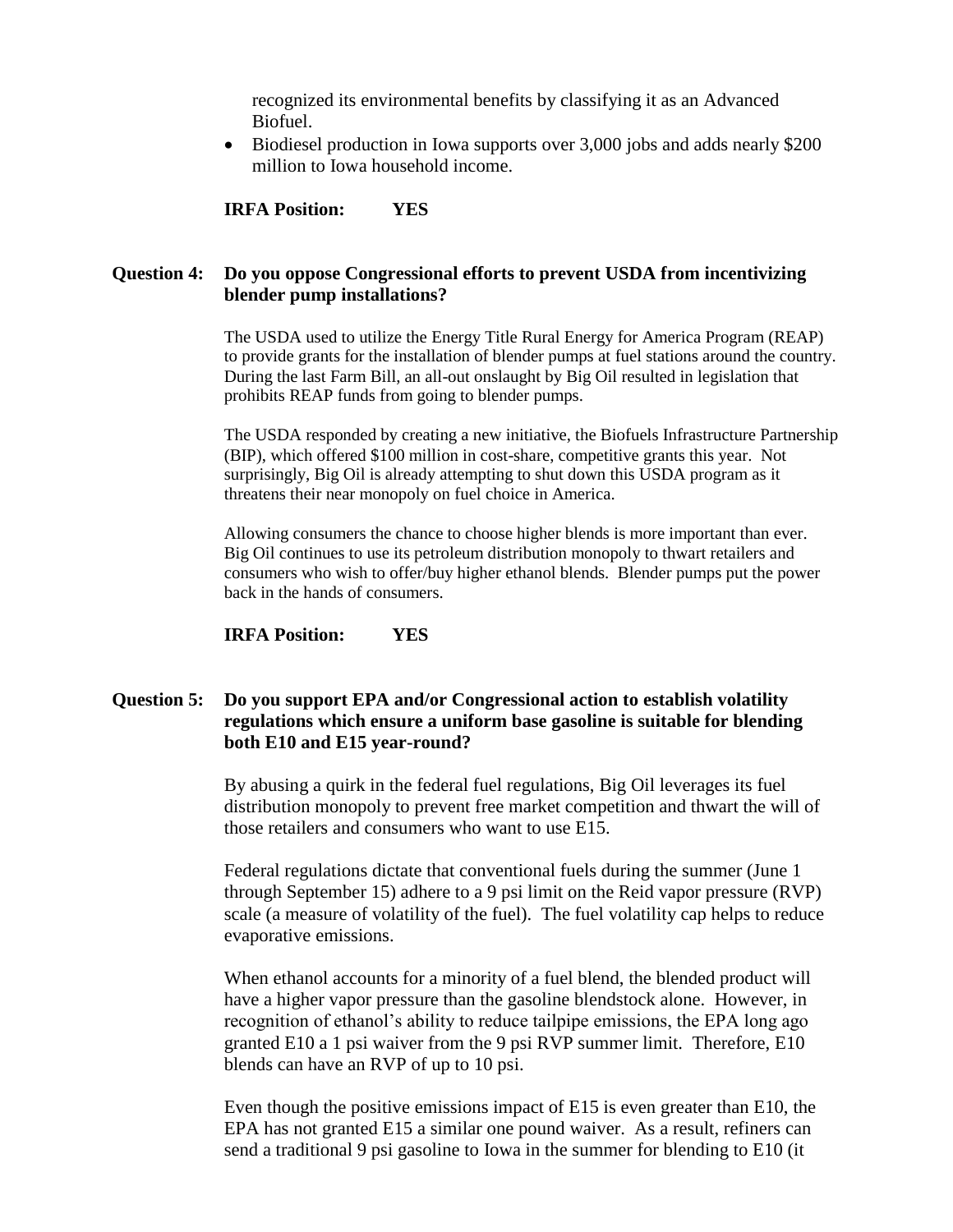meet the 10 psi cap for E10). But blending 15% ethanol with that gasoline would result in a blend over the 9 psi cap for fuels other than E10.

During the winter fuel season (Sept. 16 through May 30) there is no RVP cap for conventional fuels. Therefore, the same 9 psi fuel can be used to blend both E10 and E15. So without another resolution, E15 sales will be very limited or nonexistent from June 1 until September 16.

Congress or the EPA could equalize the summertime RVP limits for E10 and E15 by granting the same the one pound waiver to E15 that E10 receives. Also, to improve performance and emissions, automakers have petitioned the EPA to cap the volatility of the base gasoline blendstock, thereby keeping both E10 and E15 under the current 9 pound limit (regardless of waiver). IRFA supports either alternative. If the same gasoline blendstock could be used for both E10 and E15 year round, Big Oil could not use the regulatory quirk to limit consumer fuel choices.

#### **IRFA Position: YES**

#### **Question 6: Do you support extending the cellulosic tax credit?**

We are in the 103<sup>rd</sup> year of continuous, permanent tax subsidies for petroleum. Fighting to enter this space is a new fuel alternative called cellulosic ethanol, made not from corn starch, but rather corn fiber, corn stover, or other crop residues and dedicated energy crops. Iowa is home to three cellulosic ethanol plants and is poised to be a national leader. As an industry just recently commercialized, cellulosic ethanol faces a steep climb against the well-entrenched and highly subsidized petroleum. Although pioneered in the U.S. and with some of America's first plants right here in Iowa, we are seeing future development being directed to South America, Africa and China because of the unfair playing field in the U.S. Extending the cellulosic tax credit will create more certainty for private investors and banks to invest in this promising technology.

# **IRFA Position: YES**

# **Question 7: Do you support a thorough review of the petroleum industry's Century of Subsidies to determine if they should be continued?**

Big Oil has routinely attacked targeted, limited tax credits for alternatives to petroleum fuels, saying the government should not "pick winners and losers." But the facts are different. While the ethanol industry allowed the corn ethanol blenders tax credit to expire at the end of 2011, today the oil industry enjoys billions in permanent tax subsidies UNIQUE to the petroleum industry.

The oldest of these oil-only subsidies dates back to 1913 – meaning petroleum has received a Century of Subsidies. Just a partial list of the billions of dollars of subsidies available only to the oil industry includes:

• Percentage depletion allowance